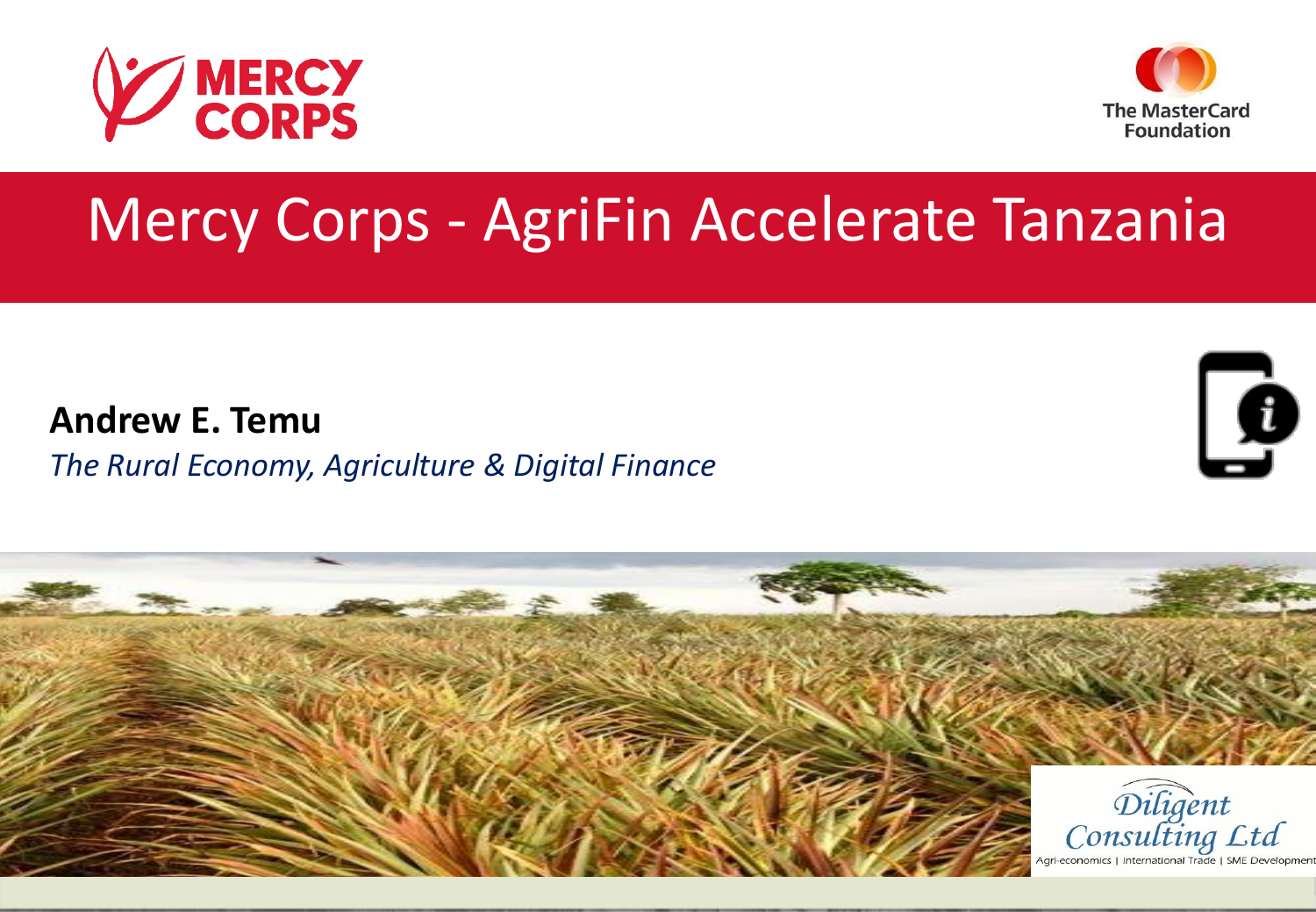# Off-taker linkages with SHF: *A Space for Digital finance*

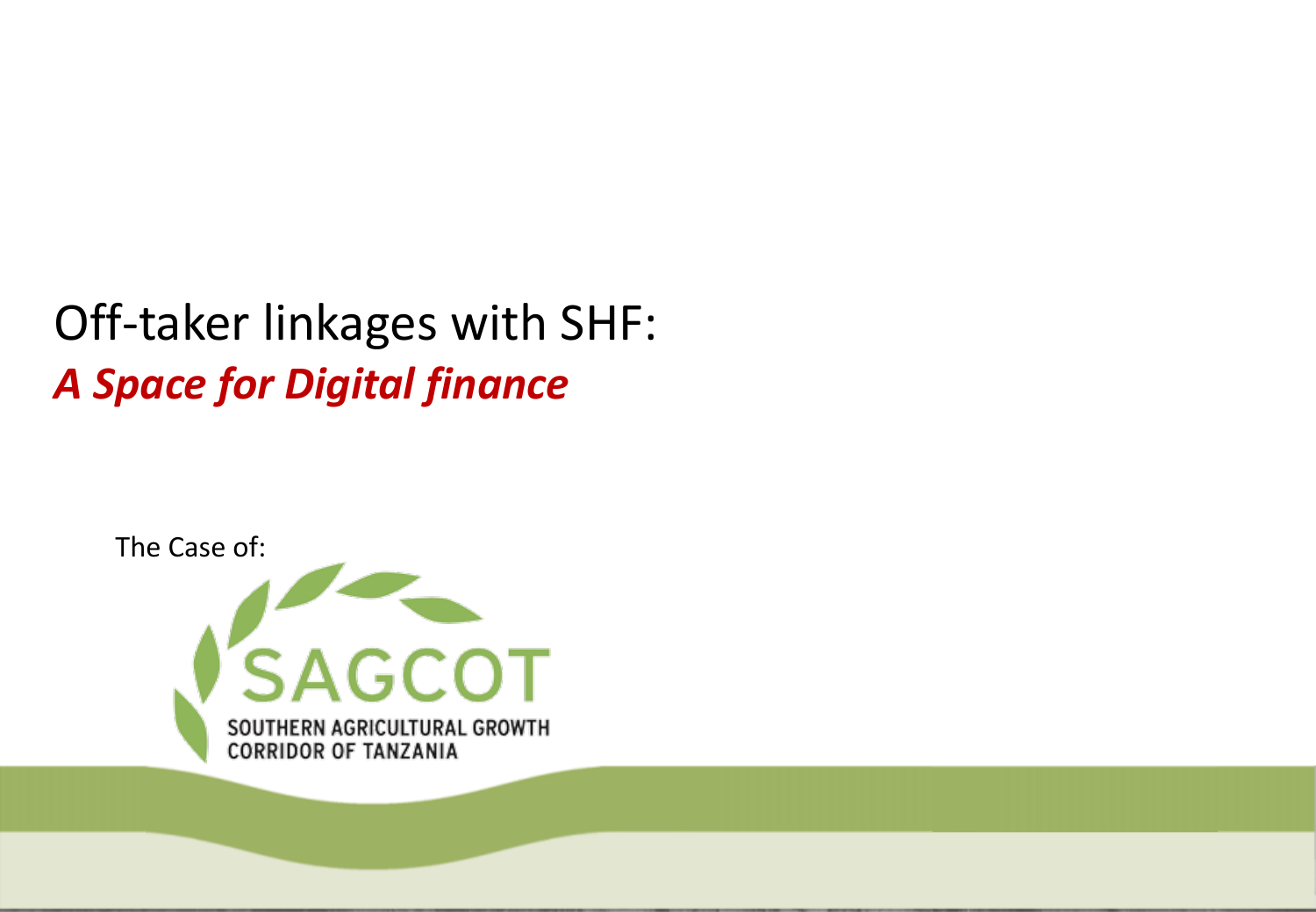# **Bagamoyo Fruit Company**

Out-grower horticultural farming

#### **Bagamoyo Fruit**





## **Company Overview**

- Bagamoyo Fruit is investing in pineapples, passion, papaya with a processing centre and it exports to established markets in SA and Middle East.
- It employs over 300 people
- Working towards engaging 500 SHFs

### **Potential Digital Financing Solution**

# **Traceability:**

- Bagamoyo Fruits track the source of all the fruit produce it receives.
- Through digitizing its *supplier management function*, BFC identify farm, inputs used and agronomic services provided to farmer
- Room for financial products



3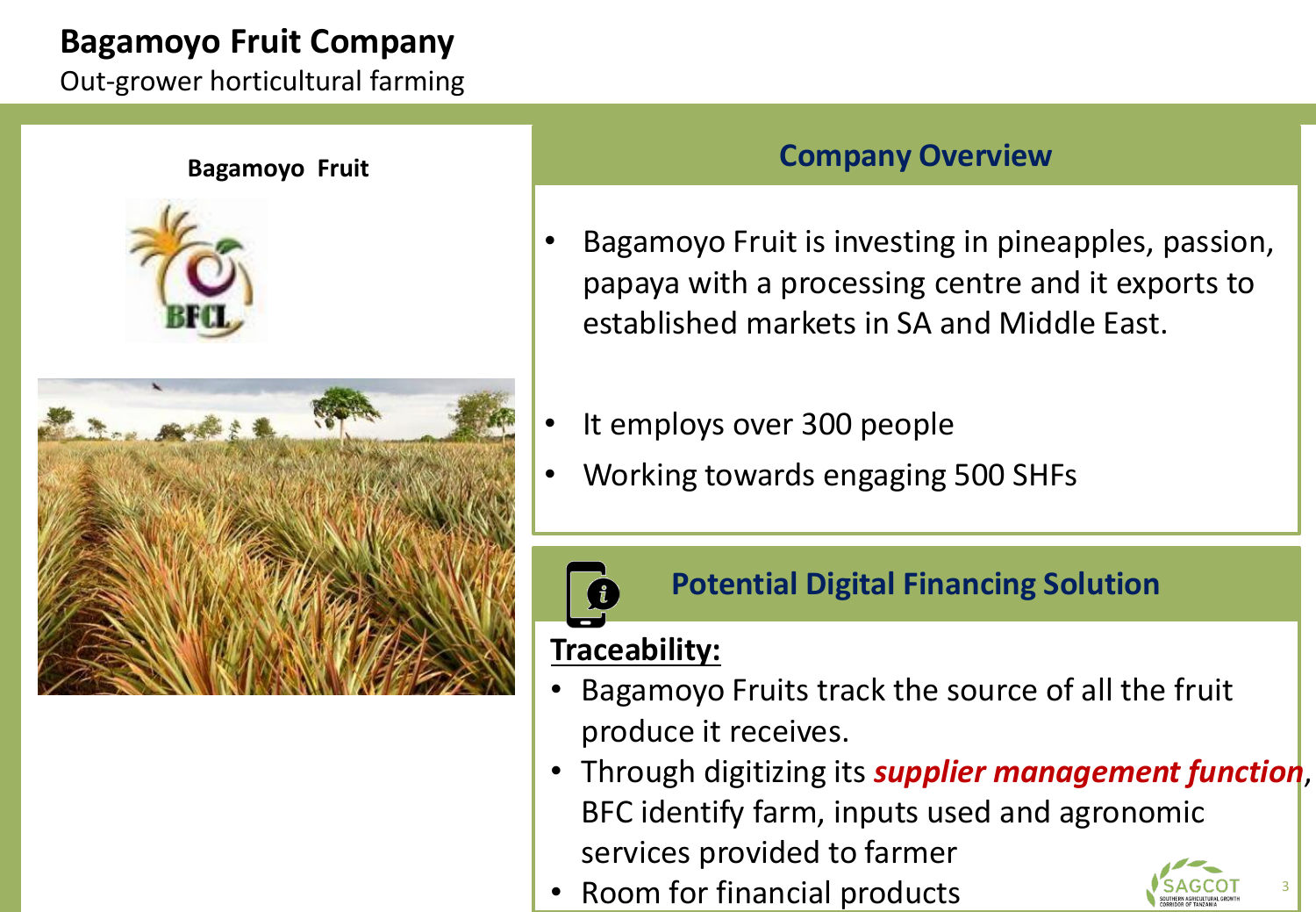# **Empien Farm**



#### **Company Overview**

- **Empien in Rukwa is investing in a 1000 ha farm land to produce barley, maize, beans, sheep and pigs,**
- **It has 250 ha pivot irrigated farm,**
- **Empien will also process produce**
- **Seeks to develop integrated farms and will buy produce from SHF in their out-grower scheme**

## **Potential Digital Financing Solution**

## **Loan Products:**

 $\mathbf{a}$ 

- **Farmers who grow maize and barley deliver produce to warehouse; receipt can be collateral for ST loans**
- **Maize and barley are collateralized produce**
- *Highly liquid crops*
- *Can be sold quickly at close to market price*
- *The process can be digitized*

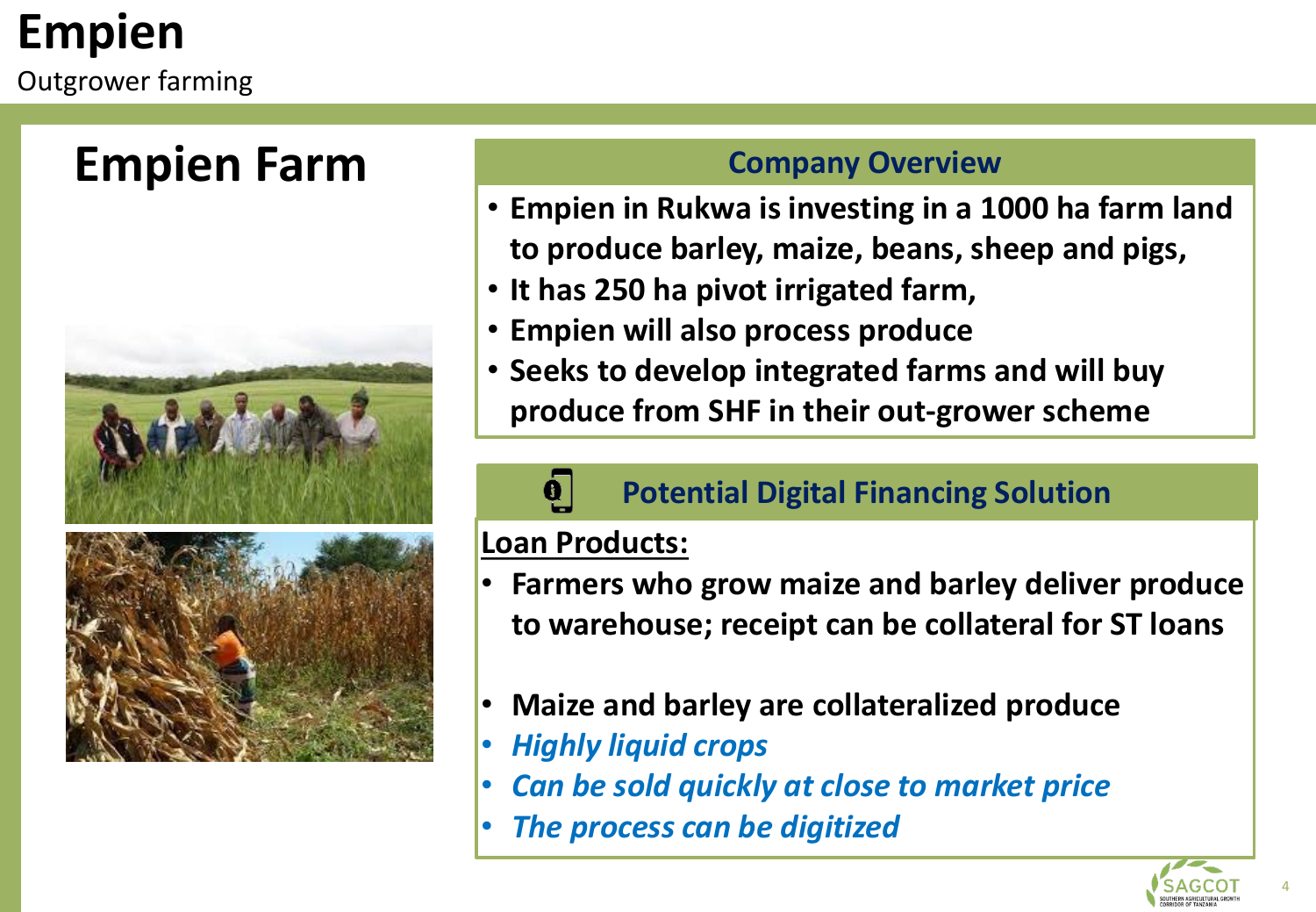# **ASAS Dairy**

Dairy milk – out grower producers and central processing





#### **Company Overview**

- **AD in Iringa, buying posts in Njombe and Rungwe district.**
- **It links and procures milk from 1,400 farmers for processing at its plant**
- **The plants capacity is 50,000 litres per day. The larger part of milk processed, over 70%, will come from the SHFs.**



#### **Potential Digital Financing Solution**

#### **Transaction Services:**

- **Farmers receive payments through their mobile wallets.**
- **Registered farmers can receive best practices and tips to improve production as well as**
- **Information on storing and transporting milk hygienically**
- **There is roomfor additional products e.g. insurance**

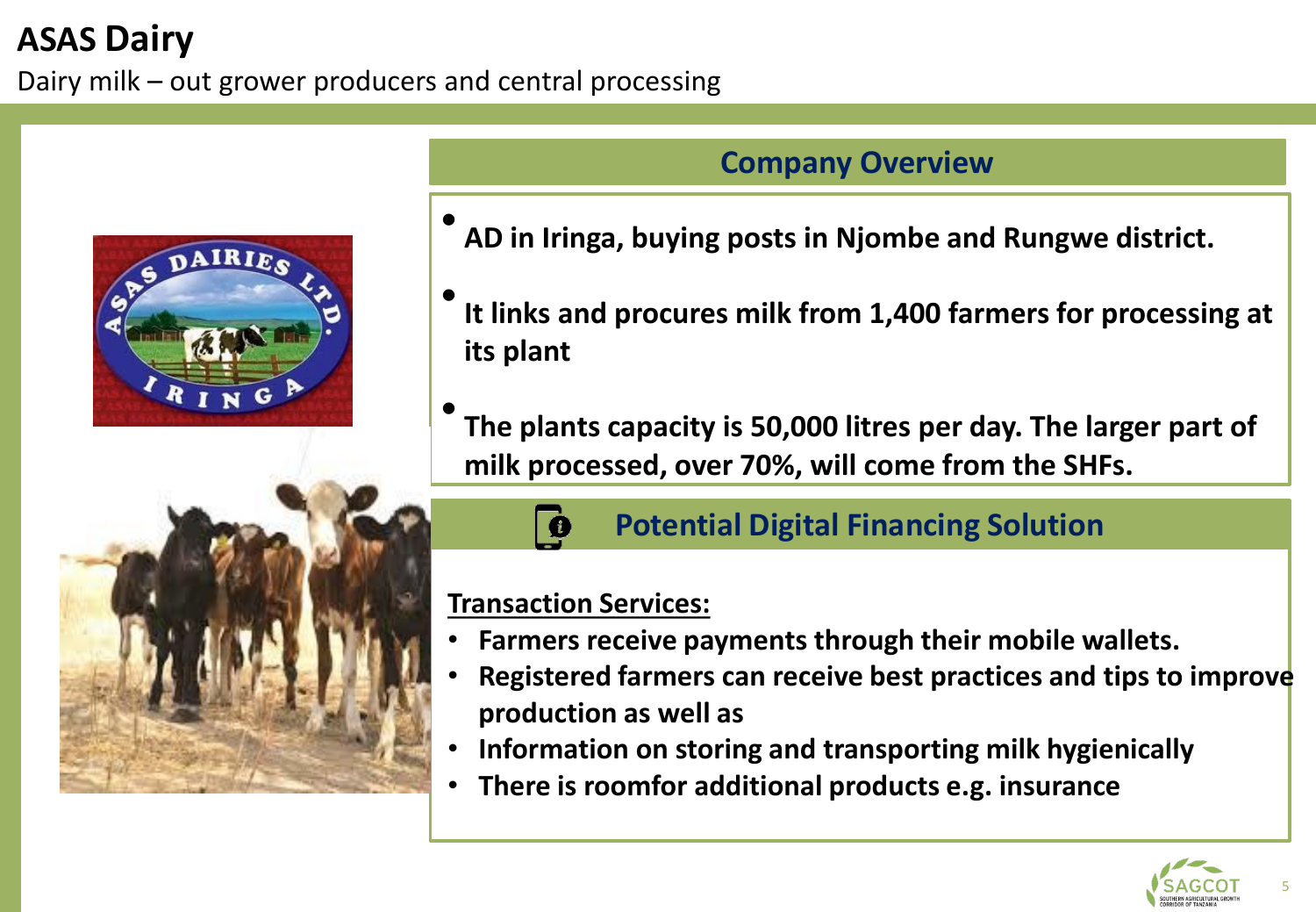# **Mtanga Foods**

Produce aggregator



#### **Company Overview**

- **MF of Njombe has invested in seed potato & other crops.**
- **Works with 18 SHFs groups, a total of 1,520 farmers**
- **Procures all the produce from SHF it supports.**
- **Potato is a key produce, over 40% of Njombe's total income**



#### **Potential Digital Financing Solution**

#### **Market Pricing Information:**

 $\bullet$ 

- **Farmers receive daily prices for a range of commodities, especially potatoes. Farmers are able to secure best pricing from Mtanga**
- **Can introduce payment and other FS.**

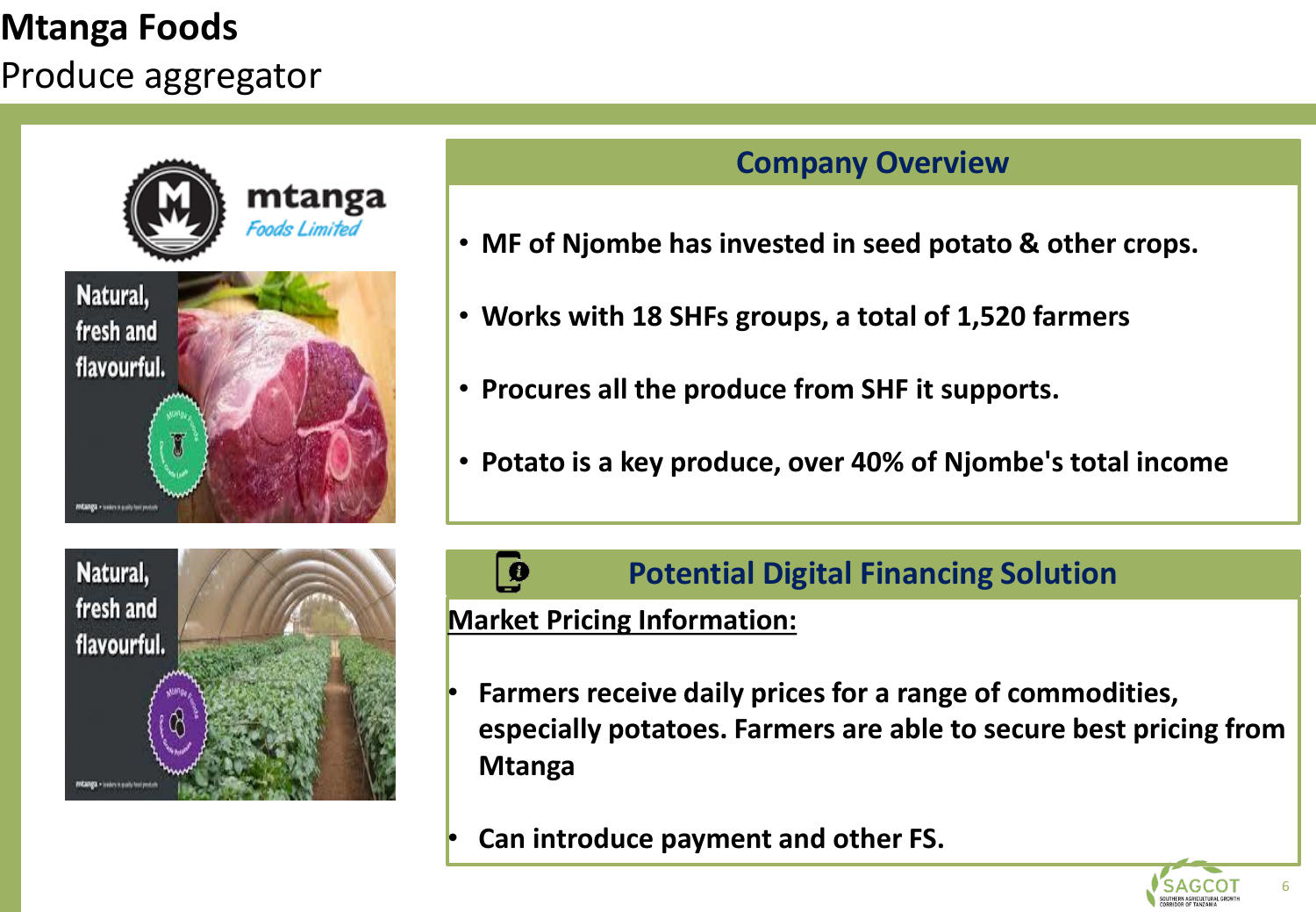# **The Clinton Foundation (Clinton Development Inititiative)**

Soya production







### **Company Overview**

- CDI, has established an anchor soya farm which
- Engage 3,600 SHF on soil management and production sustainability
- Soya is a a high value commercial produce in Ludewa Songea.



#### **Potential Digital Financing Solution**

# **Crop Insurance:**

- Farmers can buy crop insurance through their mobile phones
- They receive agronomic support as an added benefit.
- The crop insurance would cover the primary crop as well others e.g. maize which is also grown by the farmers



7